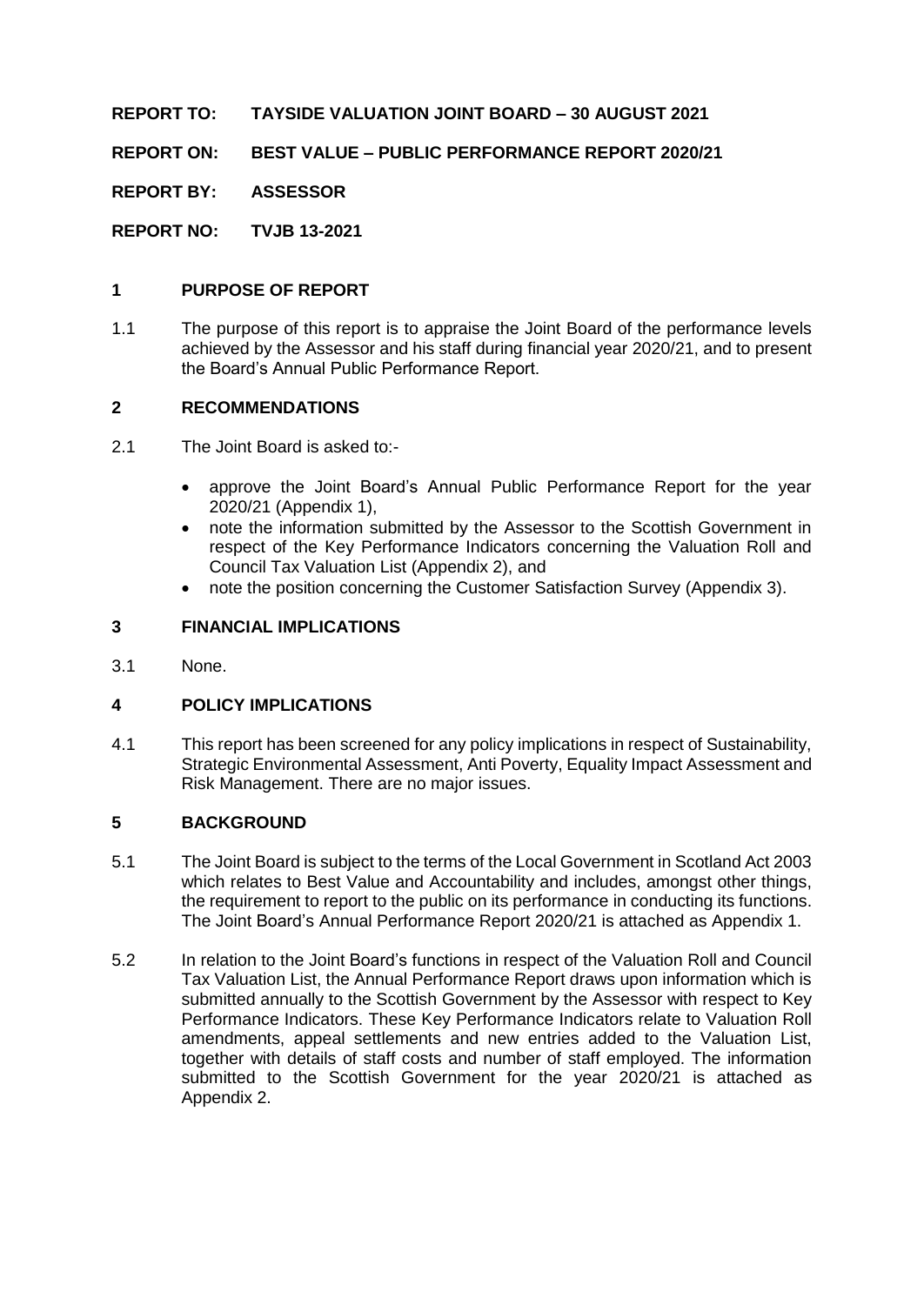- 5.3 In addition to the above, the Assessor normally undertakes an analysis of the levels of Customer Satisfaction through a Customer Satisfaction Survey each year. The circumstances of the Covid-19 pandemic have meant that it was not possible to conduct a formal survey over the course of the 2020/21 year, however, a report on the known feedback from various client contacts during 2020/21 is attached as Appendix 3.
- 5.4 These Reports will be made available to and discussed with staff. They will also be published on the Board's website. The Assessor will continue to report to the Board all future Best Value developments as they occur.

# **6 CONSULTATION**

6.1 The Clerk and the Treasurer to the Board have been consulted on this report.

# **7 BACKGROUND PAPERS**

7.1 None.

**ALASTAIR KIRKWOOD Assessor August 2021**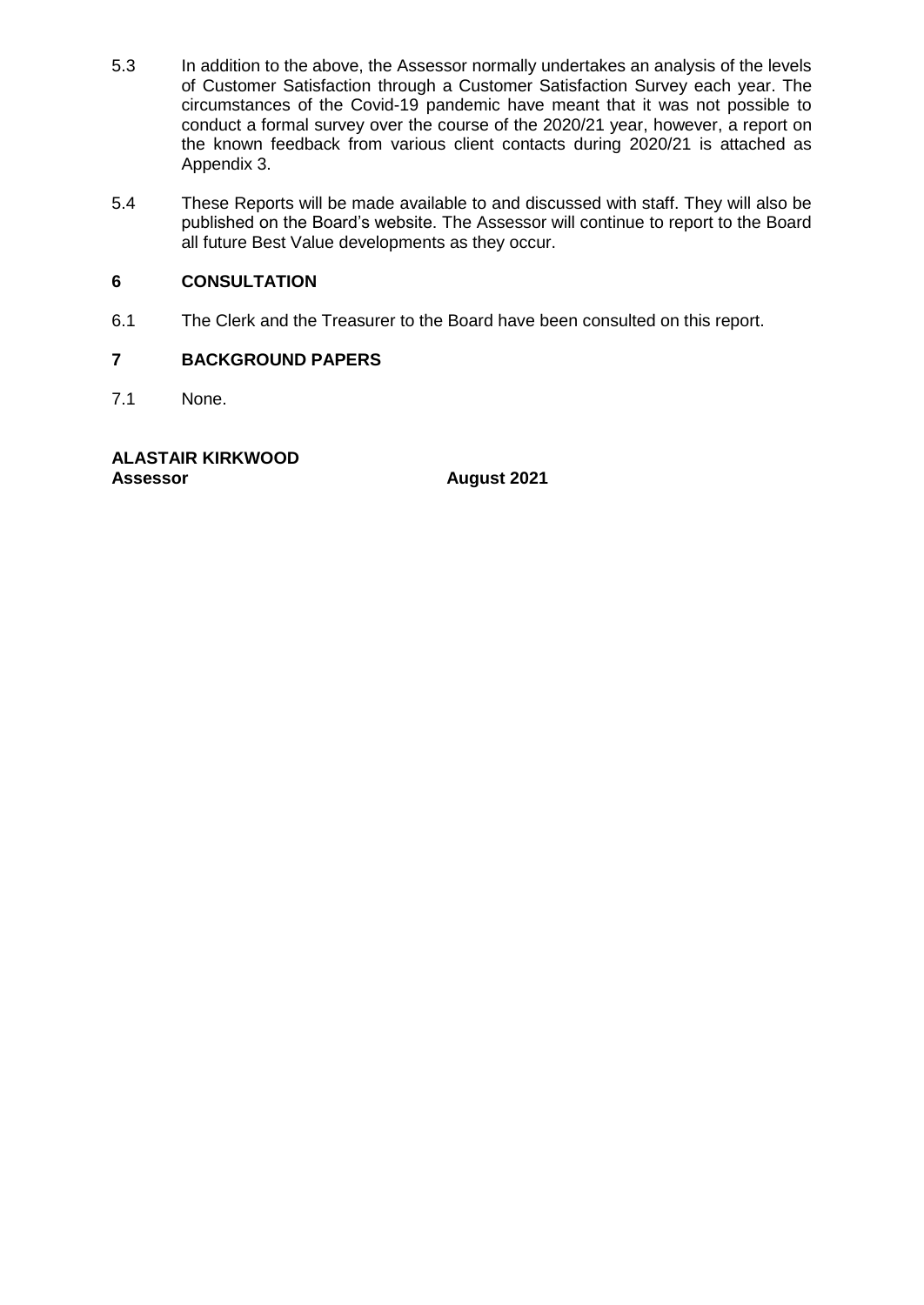

# *Tayside Valuation Joint Board* **PERFORMANCE REPORT 2020/21**

### **INTRODUCTION**

The Assessor for Tayside Valuation Joint Board is an independent statutory official who is responsible for compiling and maintaining the Valuation Rolls and Council Tax Valuation Lists for Local Authorities of Angus, Dundee City and Perth & Kinross.

The Tayside Assessor is also the Electoral Registration Officer for Angus Council and Perth & Kinross Council and in that capacity prepares and maintains the Registers of Electors (Voters' Rolls) for these Council areas.

The purpose of this report is to provide some background information on the services delivered and details of performance levels achieved.

I would take this opportunity to record my grateful thanks to all staff for their contributions to the satisfactory levels of performance achieved throughout another particularly busy year.

#### **BUDGET & STAFFING**

The Board's Revenue and Capital funding is provided by the three constituent Councils. Draft budgets are prepared by the Assessor in consultation with the Board Treasurer and are presented annually to the Board for approval. Actual and committed expenditure is monitored closely throughout the Financial year and the position is reported to the Board every 3 months.

For 2020/21 the approved net revenue budget was £2.76m. The Board's unaudited final accounts indicate that spending was again within budget. The net amount underspent is expected to be returned to the constituent Councils.

The number of full time equivalent staff employed during 2020/21 was 66.5, against a budgeted structure of 70. The following charts give an indication of breakdown of budget headings and the staff structure.



## **VALUATION ROLL**

The Valuation Roll contains entries for non-domestic properties within the area and shows Rateable Values which are used by the constituent local authorities to calculate non-domestic rates charges.

The Revenue departments of each of the Councils are advised of changes to the Valuation Roll on a weekly basis. This helps to minimise any delay in the rates collection process.

Performance is measured by how quickly we respond to property changes by amending the Valuation Roll. Performance achieved over the past 3 years and the effect of changes to the Valuation Roll during 2020/21 are detailed below.

| Year    | Number of  | % of amendments within time periods |                    |                       |  |  |
|---------|------------|-------------------------------------|--------------------|-----------------------|--|--|
|         | Amendments | Within<br>3 months                  | Within<br>6 months | More than<br>6 months |  |  |
| 2018/19 | 1.531      | 78.40%                              | 91.90%             | 8.10%                 |  |  |
| 2019/20 | 1.263      | 81.10%                              | 91.80%             | 8.20%                 |  |  |
| 2020/21 | 1.216      | 62.90%                              | 83.60%             | 16.40%                |  |  |

| Local Authority Area | Total No of Subjects |          | Rateable Value |              |  |
|----------------------|----------------------|----------|----------------|--------------|--|
|                      | 31/03/20             | 31/03/21 | 31/03/20       | 31/03/21     |  |
| Angus                | 5.584                | 5.644    | £80,718,875    | £80.150.395  |  |
| Dundee City          | 6.021                | 6.043    | £191.147.300   | £188,603.560 |  |
| Perth & Kinross      | 10.073               | 10.133   | £163,141,743   | £161.066.154 |  |
| Total                | 21,678               | 21.820   | £435,007,918   | £429.820.109 |  |

In light of the particular circumstances of the Covid-19 pandemic, performance targets in relation to Valuation Roll maintenance for 2020/21 were reduced mid-way through the year. The amended targets were to process 60% of alterations within 3 months and 90% within 6 months. Performance exceeded the three month target but fell short of the 6 month target. The targets set for 2021-22 are 72.5% <3 months, 88% <6 months & 12% > 6 months.

#### **Valuation Appeals**

During the course of the year staff have been involved in dealing with appeals arising from the 2010 & 2017 Revaluations. In addition to the right to lodge appeals against revaluation, ratepayers are also entitled, in certain specified circumstances, to lodge appeals on the basis that there has been a material change of circumstances affecting the value of their property. A summary of appeal progress as at 31 March 2021 is shown overleaf.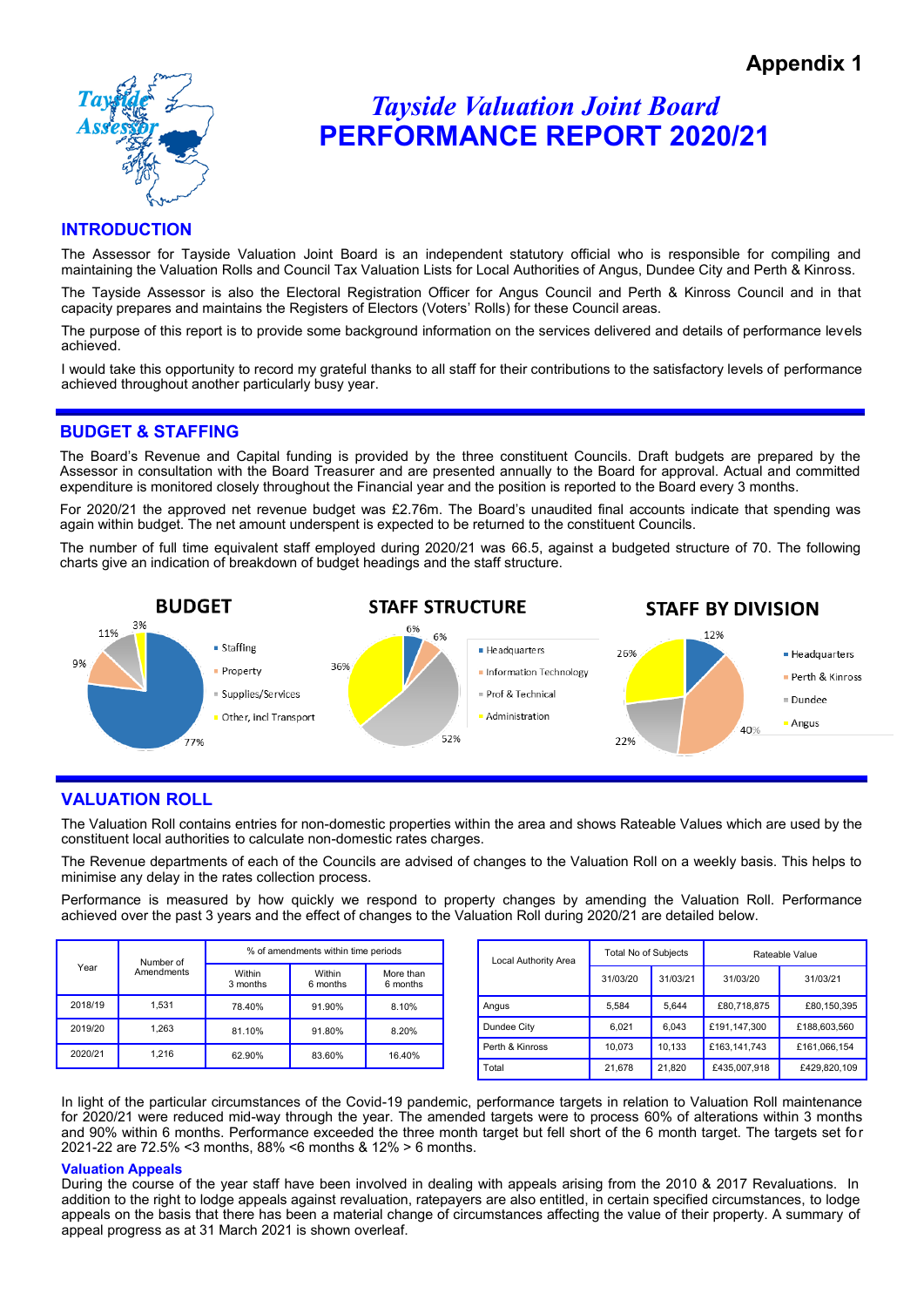|                      | Appeals Received<br><b>Appeals Settled</b> |       | Settled Appeals Rateable Value |              | Appeals Outstanding |              |
|----------------------|--------------------------------------------|-------|--------------------------------|--------------|---------------------|--------------|
|                      |                                            |       | Original RV                    | Settled RV   | Appeals             | RV           |
| 2010 Revaluation     | 6,017                                      | 6,011 | £330,427,768                   | £308,397,575 | 6                   | £122,900     |
| 2010/11 Running Roll | 2,920                                      | 2,919 | £229,545,190                   | £226,486,900 |                     | £103,000     |
| 2011/12 Running Roll | 3,016                                      | 3,016 | £235,968,895                   | £234,404,870 | 0                   | £0           |
| 2012/13 Running Roll | 470                                        | 470   | £59,231,235                    | £55,930,085  | 0                   | £0           |
| 2013/14 Running Roll | 238                                        | 235   | £33,473,325                    | £31,271,145  | 3                   | £128,500     |
| 2014/15 Running Roll | 314                                        | 312   | £32,467,300                    | £29,866,060  | 2                   | £59,300      |
| 2015/16 Running Roll | 154                                        | 153   | £12,261,400                    | £11,337,320  |                     | £71,400      |
| 2016/17 Running Roll | 161                                        | 160   | £17,366,625                    | £15,979,330  |                     | £38,400      |
| 2017 Revaluation     | 6,255                                      | 5,940 | £291,346,401                   | £273,446,975 | 315                 | £40,225,275  |
| 2017/18 Running Roll | 610                                        | 588   | £26,232,640                    | £23,146,920  | 22                  | £7,907,300   |
| 2018/19 Running Roll | 246                                        | 231   | £24,221,930                    | £21,738,725  | 15                  | £6,697,750   |
| 2019/20 Running Roll | 2,852                                      | 192   | £21,988,600                    | £20,367,200  | 2,660               | £206,448,630 |
| 2020/21 Running Roll | 2,664                                      | 25    | £1,384,850                     | £1,297,650   | 2,639               | £191,308,174 |

### **COUNCIL TAX VALUATION LIST**

The Council Tax Valuation List contains all domestic properties and for each subject shows a Valuation Band which is used as a basis for calculating Council Tax charges. The number of Council Tax entries in each Council area are detailed below.

Performance in relation to Council Tax is measured in relation to the speed at which new properties are added to the Valuation List. The ability to achieve targets relies to some extent on the co-operation of house owners and occupiers in responding to our enquiries and allowing access to their properties. As with the Valuation Roll, performance targets in relation to Council Tax were reduced mid-way through the year to reflect the circumstances of the Covid-19 pandemic. The amended targets were to process 80% of alterations within 3 months and 95% within 6 months. The performance achieved exceeded these revised targets as shown below. The targets for 2021-22 have been set at 93% <3 months, 98% <6 months & 2% > 6 months.

| Year    | Angus  | Dundee | Perth &<br>Kinross | Total   |  | Year    |                   | Number of          |                    | % of total new entries within the time period |  |
|---------|--------|--------|--------------------|---------|--|---------|-------------------|--------------------|--------------------|-----------------------------------------------|--|
| 2018/19 | 58.654 | 76.643 | 75.975             | 211.272 |  |         | of New<br>Entries | Within<br>3 months | Within<br>6 months | Over<br>6 months                              |  |
| 2019/20 | 59.018 | 76.921 | 76.763             | 212.702 |  | 2018/19 | 1.721             | 95.90%             | 99.00%             | 1.00%                                         |  |
| 2020/21 | 29.419 | 77.164 | 77.018             | 213,579 |  | 2019/20 | 1.916             | 96.30%             | 99.40%             | 0.60%                                         |  |
|         |        |        |                    |         |  | 2020/21 | 1,482             | 88.1%              | 97.4%              | 2.60%                                         |  |

## **ELECTORAL REGISTRATION**

#### **Elections and Referenda 2020/21**

There were no major elections scheduled to take place in 2020/2,1. Local government by-elections, which were originally scheduled to take place in Perth & Kinross on 10 and 11 in May 2020 were rescheduled to November 2020 due to the Covid-19 pandemic. A further Perth & Kinross local government by-election took place on 25 March 2021. Over this period staff were heavily engaged in preparing for the Scottish Parliamentary election scheduled to take place on 6 May 2021. The nature of the global pandemic presented a number of issues for electors and administrators and required extraordinary measures to be taken. Notwithstanding, all electoral registration procedures were carried in accordance with regulations and polling station registers were delivered to the Returning Officers within the agreed timescales.

#### **2020 Annual Canvass**

The annual canvass of electors commenced in June 2020. Under new legislative procedures electors in both Angus and Perth & Kinross were data matched against Government Digital Service records. If an entire household matched a notification form was issued to confirm that the named electors were registered and they did not need to respond to the letter unless there was a change to report. 68% of households in Angus and Perth & Kinross were matched in this way which substantially reduced the number of reminder forms required. The remaining 40,990 households were sent a Route 2 form (similar to the Household Enquiry Form) and were asked to respond to confirm that the details of electors held were correct, or to report changes. Upon completion of the annual canvass the Electoral Registers for the two Council areas were published on 1 December 2020.

#### **CONTACT DETAILS**

The Assessor's service operates from two offices:-

Headquarters & East Division Nest Division William Wallace House **Robertson House** Robertson House Orchard Loan Whitefriars Crescent Orachardbank Business Park **PERTH** FORFAR PH2 0LG DD8 1WH<br>Tel: 01307 499910

Tel: 01738 630303

If you require any further information on this performance report please contact:- Alastair Kirkwood BSc, MRICS (Dip Rating), IRRV (Hons), AEA Assessor for Tayside and Electoral Registration Officer, Angus and Perth & Kinross William Wallace House, Orchard Loan, Orchardbank Business Park, FORFAR DD8 1WH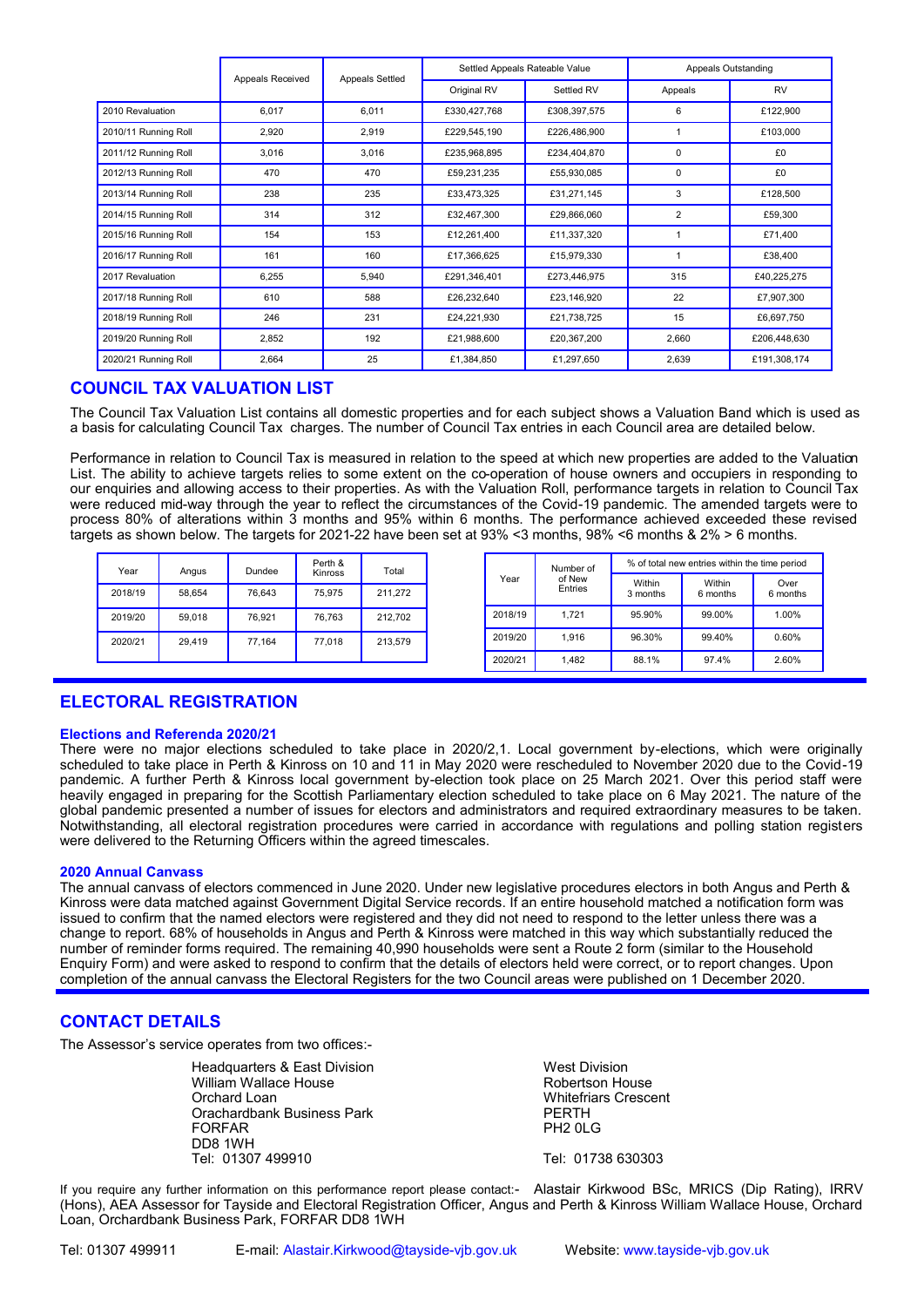# **TAYSIDE VALUATION JOINT BOARD Key Performance Indicators**

| <b>VALUATION ROLL</b>                                                                             |        |           |  |
|---------------------------------------------------------------------------------------------------|--------|-----------|--|
| Total No of Entries at 1 April 2020                                                               |        | 21,678    |  |
| Total RV at 1 April 2020                                                                          |        | £435m     |  |
| No of Amendments to Roll (2020/21)                                                                |        | 1,216     |  |
| Total No of Entries at 31 March 2020                                                              | 21,820 |           |  |
| Total RV at 31 March 2020                                                                         | £430m  |           |  |
| Amendments within time periods expressed as a % of<br>the total number of amendments for the year |        |           |  |
| 2018/19                                                                                           | Actual | Estimated |  |
| 0-3 months                                                                                        | 78.4%  | 70%       |  |
| 3-6 months                                                                                        | 91.9%  | 88%       |  |
| Over 6 months                                                                                     | 8.1%   | 12%       |  |
| 2019/20                                                                                           | Actual | Estimated |  |
| $0-3$ months                                                                                      | 81.1%  | 72.5%     |  |
| 3-6 months                                                                                        | 91.8%  | 88%       |  |
| Over 6 months                                                                                     | 8.2%   | 12%       |  |
| 2020/21                                                                                           | Actual | Estimated |  |
| 0-3 months                                                                                        | 62.9%  | 60.0%     |  |
| 3-6 months                                                                                        | 83.6%  | 90.0%     |  |
| Over 6 months                                                                                     | 16.4%  | 10.0%     |  |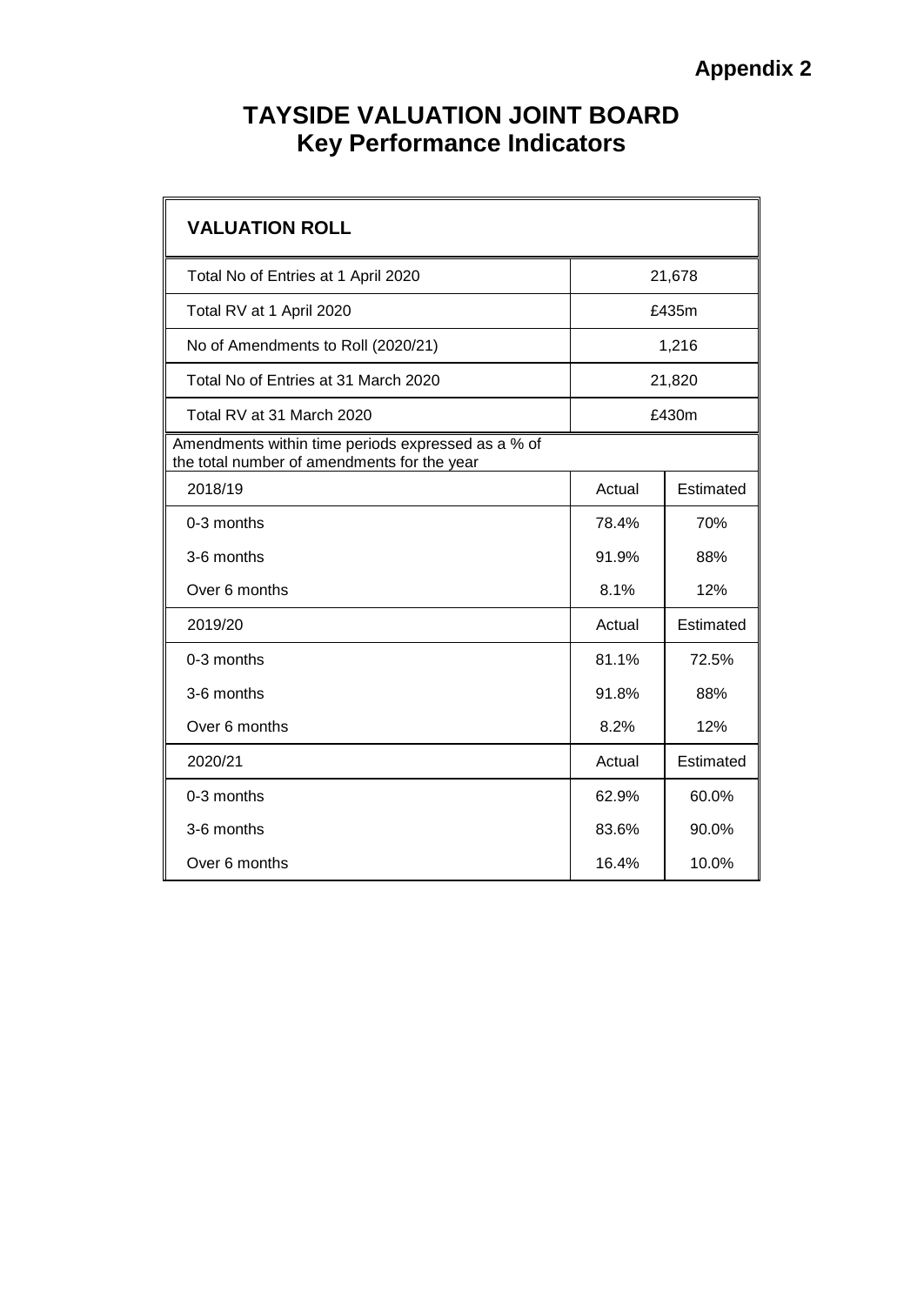# **TAYSIDE VALUATION JOINT BOARD Key Performance Indicators**

| <b>COUNCIL TAX</b>                                                                                        |         |           |
|-----------------------------------------------------------------------------------------------------------|---------|-----------|
| Total No of Entries at 1 April 2020                                                                       | 211,924 |           |
| Adjustment to Band "D" Equivalent at 1 April 2020                                                         | 205,644 |           |
| New Entries added during year (2020/21)                                                                   | 1,482   |           |
| Total No of Entries at 31 March 2021                                                                      | 213,579 |           |
| Adjustment to Band "D" Equivalent at 31 March 2021                                                        | 207,846 |           |
| New Entries within time periods expressed as a % of the<br>total number of new entries for the whole year |         |           |
| 2018/19                                                                                                   | Actual  | Estimated |
| 0-3 months                                                                                                | 95.9%   | 92%       |
| 3-6 months                                                                                                | 99%     | 98%       |
| Over 6 months                                                                                             | 1.0%    | 2%        |
| 2019/20                                                                                                   | Actual  | Estimated |
| 0-3 months                                                                                                | 96.3%   | 93%       |
| 3-6 months                                                                                                | 99.4%   | 98%       |
| Over 6 months                                                                                             | 0.6%    | 2%        |
| 2020/21                                                                                                   | Actual  | Estimated |
| 0-3 months                                                                                                | 88.1%   | 80.0%     |
| 3-6 months                                                                                                | 97.4%   | 95.0%     |
| Over 6 months                                                                                             | 2.6%    | 5.0%      |

| <b>GENERAL</b>                                                                                                               |        |
|------------------------------------------------------------------------------------------------------------------------------|--------|
| Figure showing costs of all permanent staff including<br>Salaries, NI contributions, Superannuation and Overtime<br>payments |        |
| As at 31 March 2019                                                                                                          | £2.56m |
| As at 31 March 2020                                                                                                          | £2.78m |
| As at 31 March 2021                                                                                                          | £2.91m |
| Number of full time equivalent Staff employed                                                                                |        |
| As at 31 March 2019                                                                                                          | 61.2   |
| As at 31 March 2020                                                                                                          | 68.5   |
| As at 31 March 2021                                                                                                          | 66.5   |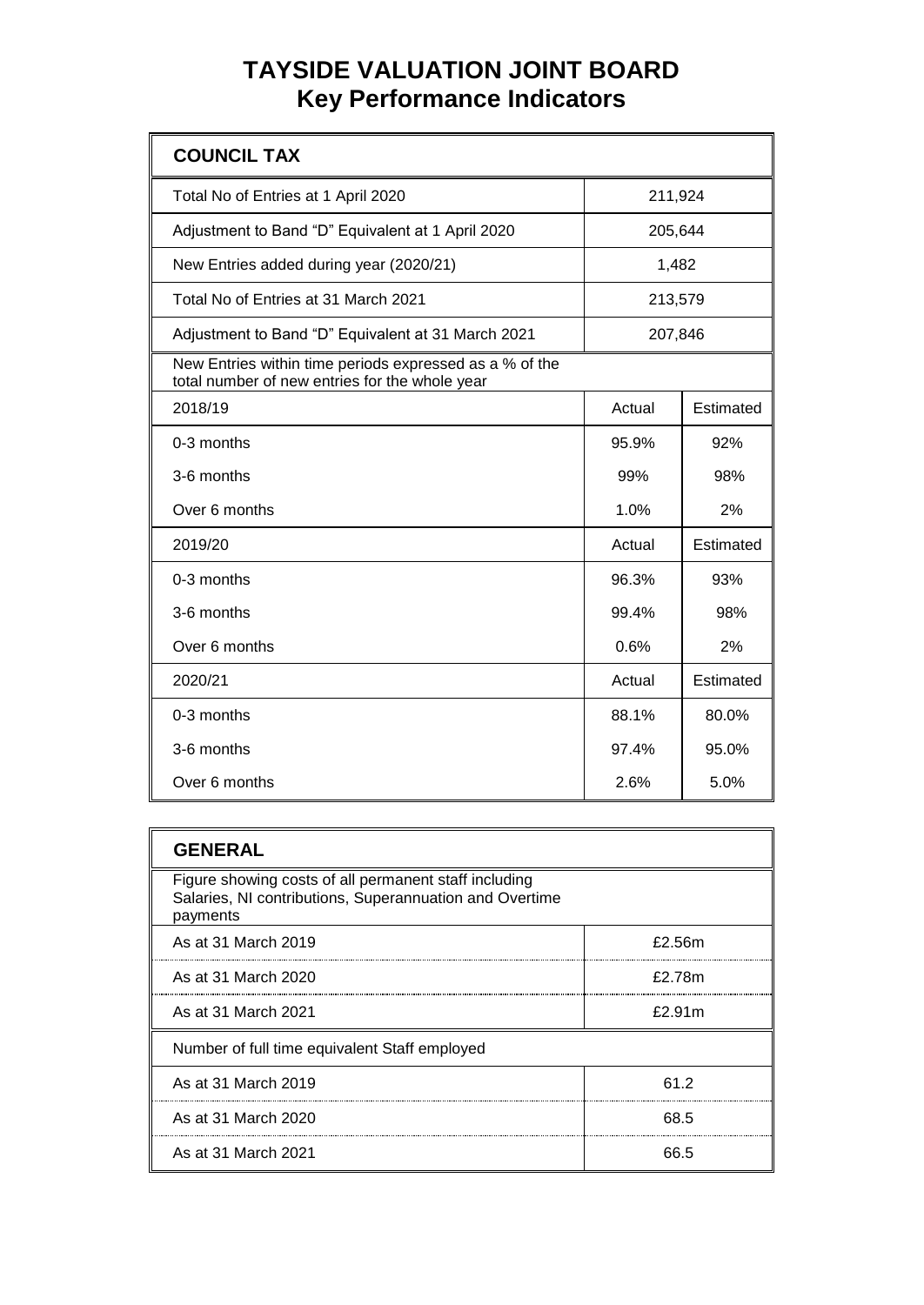**Appendix 3**

# **TAYSIDE VALUATION JOINT BOARD**



# **Report on Issue of Customer Questionnaires by Tayside Valuation Joint Board**

**Year 2020-21**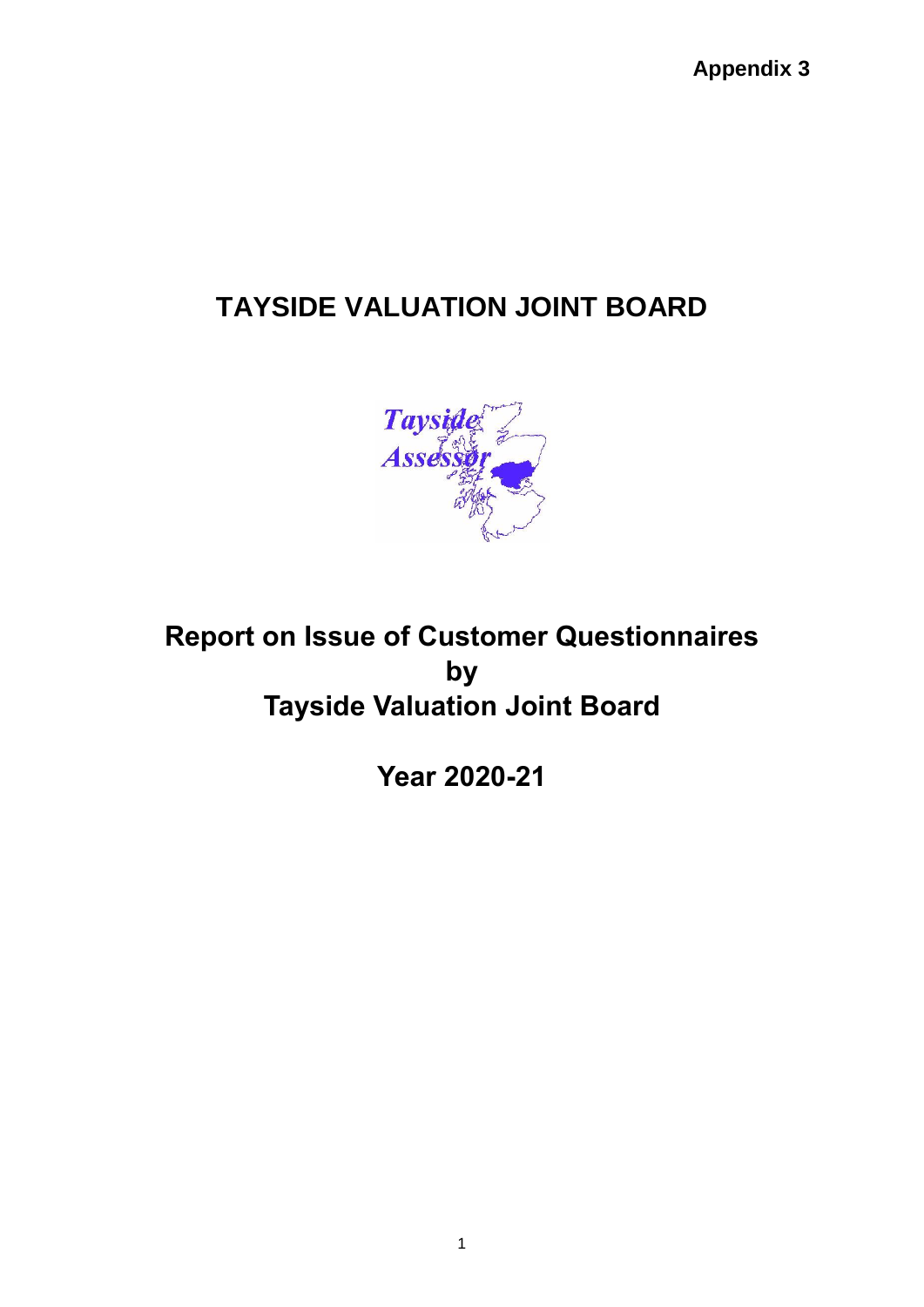# **Contents**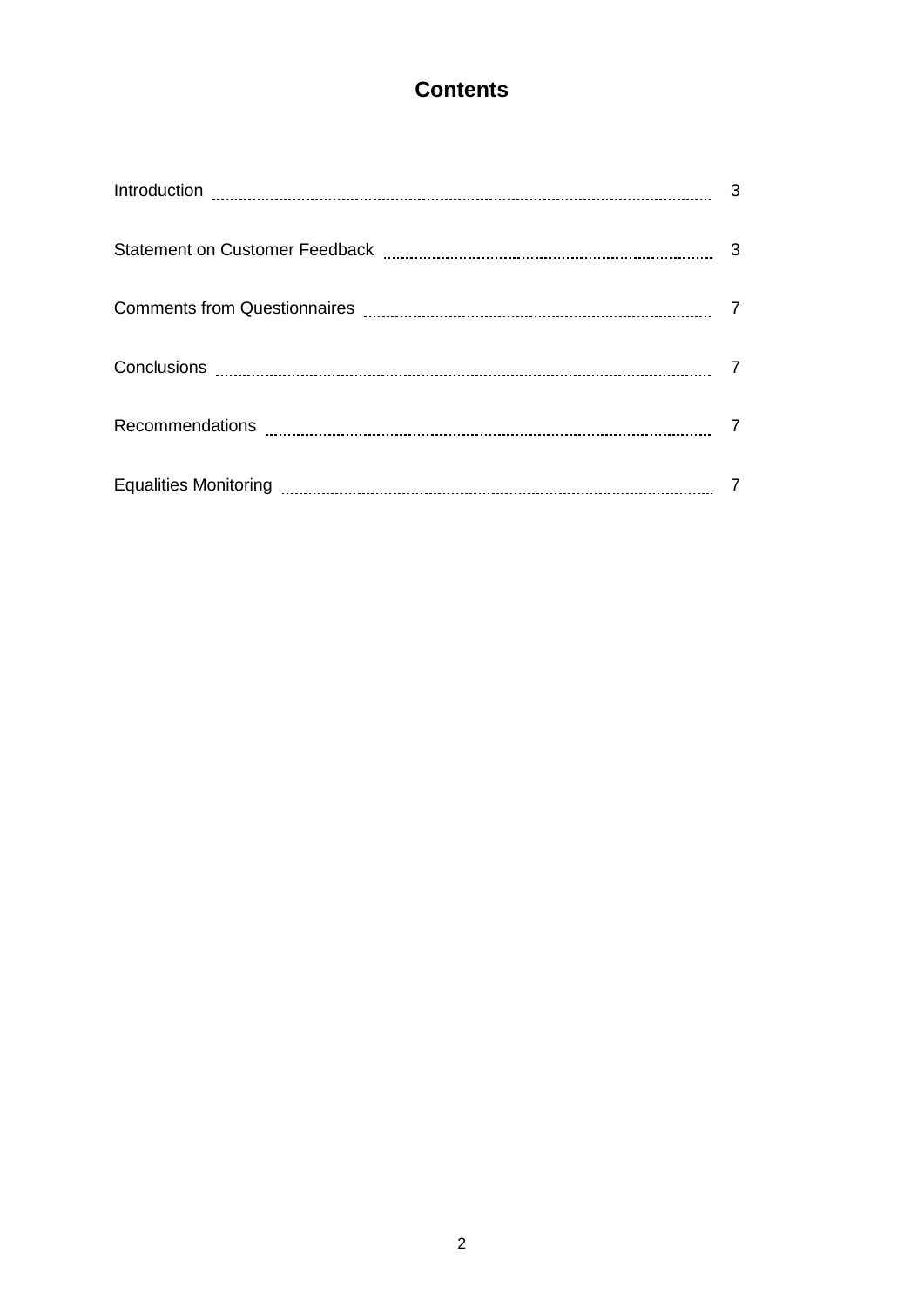# 1 **INTRODUCTION**

### **GENERAL**

This is the fifteenth twelve-month period during which users of our services would have been asked to provide feedback on the service they received. The decision to issue customer satisfaction questionnaires annually flows from the Joint Board's commitment to Best Value and creating a customer focus.

Customer questionnaires are usually issued to a random sample of customers on a regular basis over a period of one year i.e. July 2020 – June 2021. Questionnaires are targeted towards:

- 1 Customers who have telephoned the office.
- 2 Customers who have visited the office.
- 3 Customers who have received a visit from a member of staff.
- 4 Customers who have made contact with the office by letter, E-mail or Fax.
- 5 Customers who have settled an appeal/proposal.

Unfortunately, the circumstances of the Covid-19 pandemic and enforced homeworking arrangements did permit the issue of customer questionnaires during the course of the 20/21 year. As an alternative to the analysis of the returned questionnaires, a statement relative to the feedback received concerning the performance of staff is given below, as evidenced of by comments and complaints received over the period.

## **2 STATEMENT ON CUSTOMER FEEDBACK**

Staff have been homeworking since 22 March 2020. In the first instance not all staff had the capability to access office records from home which resulted in a number of challenges to provide sufficient equipment to enable that access. The number of staff having remote access to office records was incrementally increased and by October 2020, all staff had such access.

The immediate matter which required attention was the many requests from ratepayers seeking certification of valuation roll entries or alteration of the valuation roll so that they could receive financial support for their business during this first period of the pandemic.

Initial contact was achieved by email or voicemail with subsequent follow up either by telephone or email. Where possible the necessary actions were taken. In terms of customer feedback, there was mostly a positive response. Below are examples of the extraordinary statements received from customers:

- Thank you for your excellent assistance in these difficult times!
- Thank you for all that you and your team are doing in these extraordinary circumstances.
- ...thanks for letting me know and helping in these challenging times.
- Finally, I want to personally thank you XXXXX for doing a sterling job on our behalf when the pandemic started in March, you went way and beyond your job description to get us the much promised grant….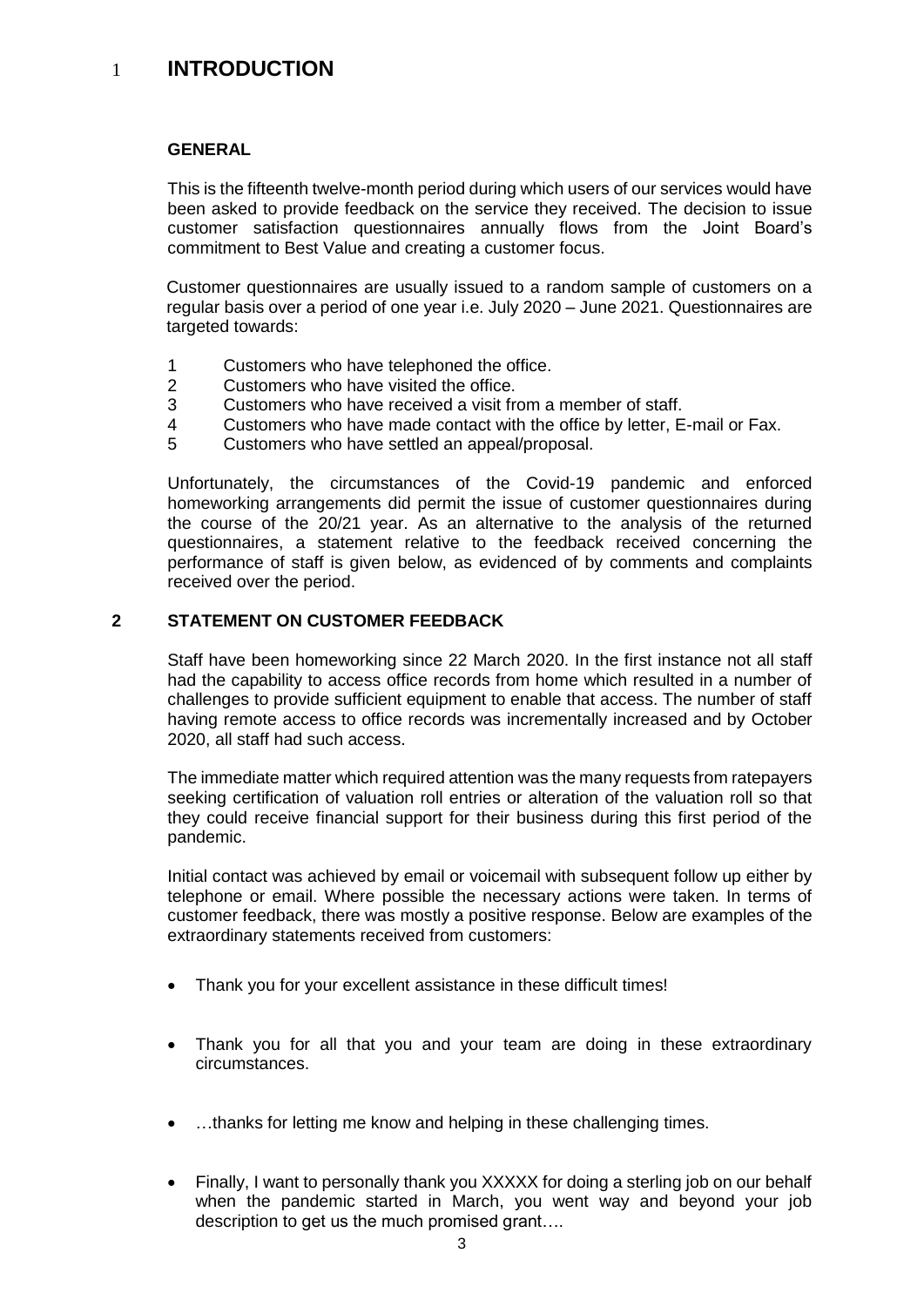- Your effort will forever be remembered
- ... first all a huge thanks for your previous help with my grant application. Been a long haul but the information you provided helped massively.

By May 2020, those staff who had remote access, were providing a normal service using different working methods. The transition had an impact on Key Performance Indicators. Nonetheless, practices and measures introduced enabled continuing contact with the public, although this was not face-to-face contact. The practices and measures enabled the Council Tax List and Valuation Roll changes to be made and the Electoral Register updated.

Many of the expressions of thanks were both in relation to the prompt response and the quality of the service. Examples of routine messages of thanks are set out below:

- I appreciate your help and the time you have taken to collate the information for us.
- Thank you for the quick response
- You are a ⭐
- that's brill...!
- Thanks XXXXX, much appreciated
- Many thanks for this XXXXX.
- Greatly appreciated
- XXXXX, thanks for taking the time to talk with me last week, much appreciated.
- Thanks for the prompt response...much appreciated!
- ...thanks very much for the phone call. Thanks a lot for your help in the matter.
- Thank you so much XXXXX!! You have no idea how much this means for me and my family.
- Honestly XXXXX a VERY KIND THANKS for all your explaining of all my concerns very much appreciated thank you so much.
- I'd just like to say how delighted I was to receive such a quick and positive outcome to my query regarding my tax band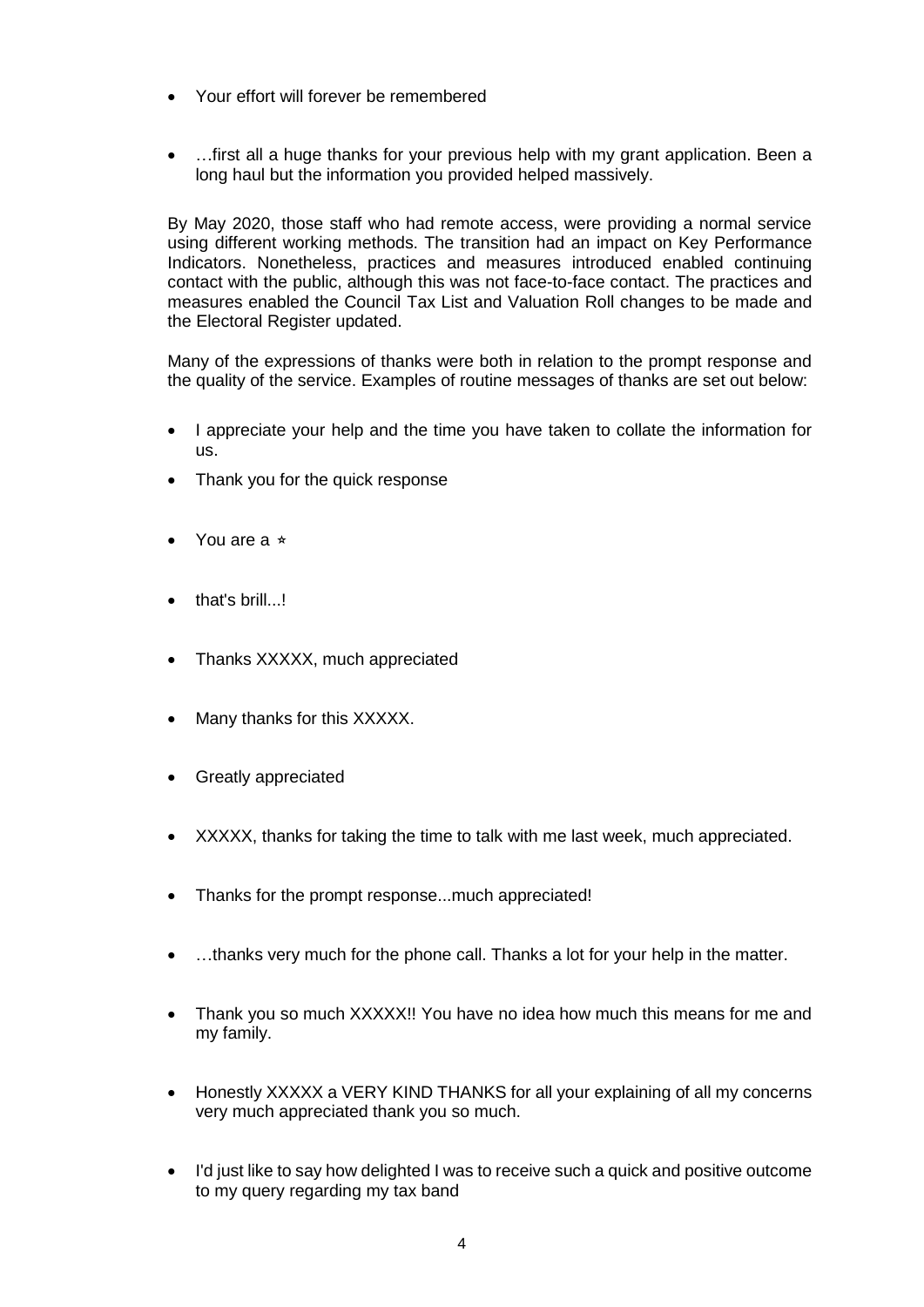- That's wonderful news all round and thanks for getting back to me so quickly. Thank you very much
- Thanks for your assistance XXXXX much appreciated!
- Good morning. That is so helpful. Many thanks
- Thank you so much for dealing with this so quickly
- Thank you for your email regarding the above, and thank you for getting back to me so quickly.
- Many thanks for your swift reply
- That's super, thanks for your help, it's much appreciated.

Additionally, in the period under review, a Scottish Parliamentary election was held on 6 May 2020. In advance of this arrangements had been made to redirect mail to a scanning service so that images of items of mail for all parts of the service could be received securely and dealt with normally. This meant having to alter internal arrangements to receive, distribute and deal with mail for any action. Contact with the public was maintained through mail, email, telephone and pre-arranged visits to the office where this was necessary to deal with essential matters.

Examples of the expressions of appreciation of the service are shown below.

- Thanks so much for the information and top tips we've never voted by post previously so that's really useful to know.
- No worries at all, I appreciate how busy you are! I would like to say a huge thank you – you're the only helpful person I have found during the past week so thank you very much.
- thank you for speedy reply and explanation.
- Excellent XXXXX great service and focus on fixing things is the easiest way possible. I am very impressed with the way you have managed our registrations.
- Many thanks for your help. Much appreciated.
- Thank you again for such prompt and positive responses, my partner will be registering tomorrow so hopefully your work will help there too.
- ….many thanks once again for your always super helpful replies!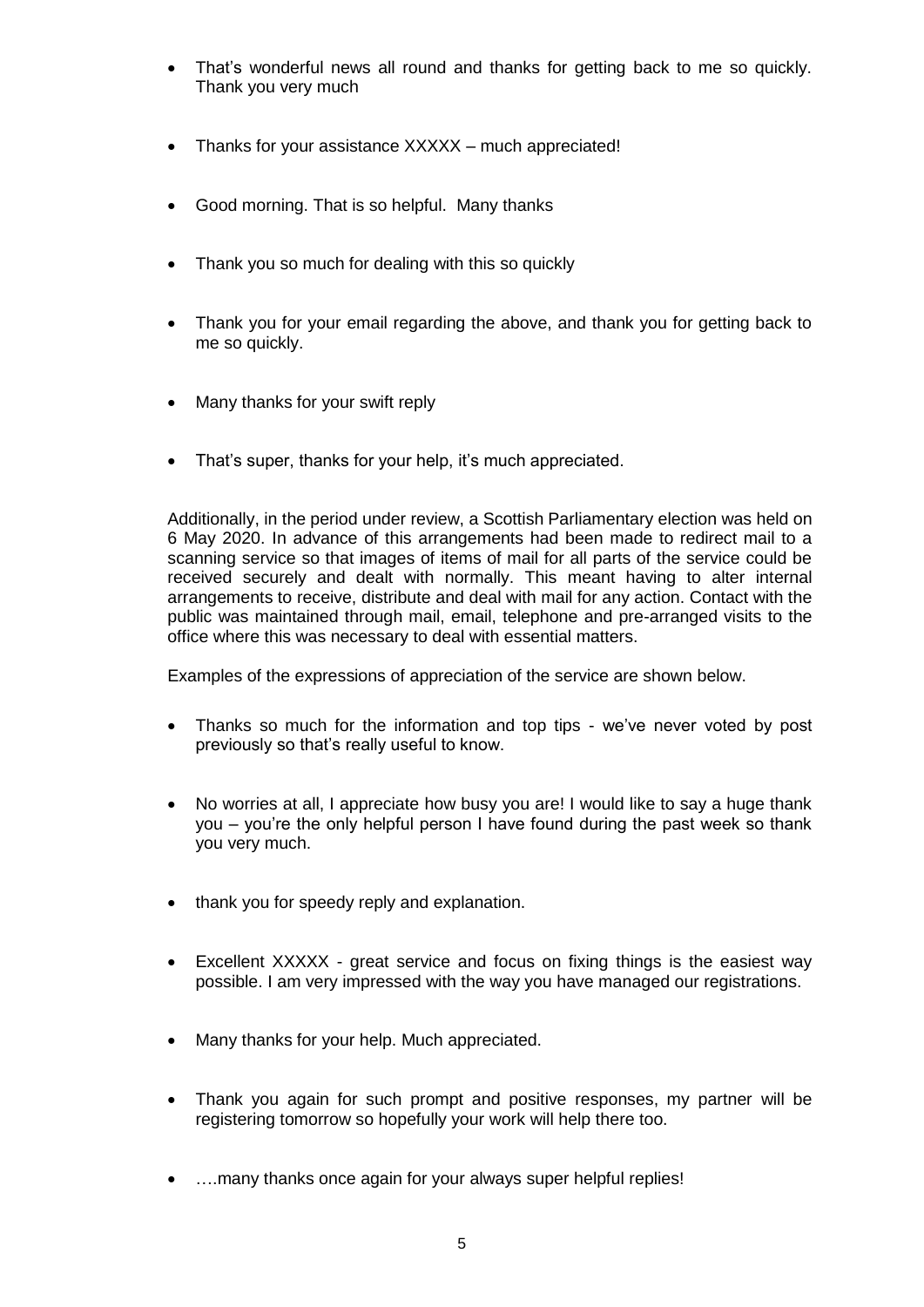- Can't thank you enough, XXXXX, you have been amazing
- Thank you very much for responding so quickly!
- That's great, thank you very much for getting back to me so promptly and for the information.
- Thank you, very efficient!
- That's brilliant XXXXX Very speedily done!
- Oh that's brilliant. What a prompt and efficient service.
- Thank you. Tayside is so efficient.
- Having recently moved back here I can honestly say that South East England efficiency could use a Tayside boost.
- Many thanks for replying, and so quickly. What excellent service.
- Oh my goodness. How well organised. Fabulous system.
- I must also thank you very much for your efficient and friendly service. It cannot be easy working on such matters during the current crisis!
- ...many thanks for the swift action here....it's greatly appreciated.
- Great, thank you so much XXXXX. Been a wonderful experience.
- Thank you an impressively speedy response too!
- That's great, thank you very much. Once again, thank you for your friendly and very efficient service.
- Thank you very much for your prompt, helpful and reassuring reply. It is much appreciated.